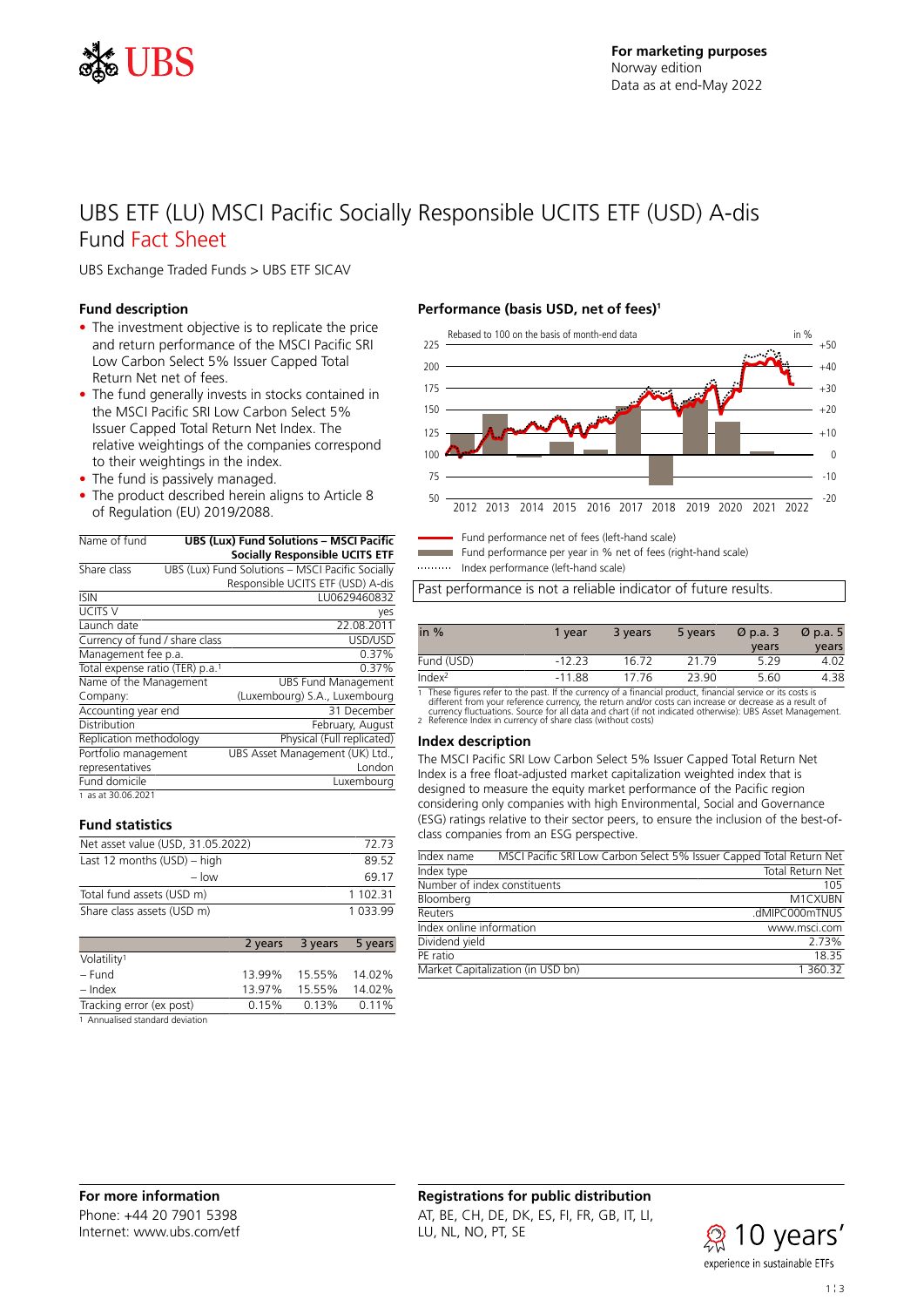# UBS ETF (LU) MSCI Pacific Socially Responsible UCITS ETF (USD) A-dis

## **Index Market exposure (%)**

| Index       |      |  |  |
|-------------|------|--|--|
| Japan       | 63.5 |  |  |
| Australia   | 20.0 |  |  |
| Singapore   | 7.8  |  |  |
| Hong Kong   | 7.0  |  |  |
| New Zealand | 1.8  |  |  |

# **Index Sector exposure (%)**

|                               | Index |
|-------------------------------|-------|
| <b>Financial Services</b>     | 20.7  |
| Industrials                   | 16.3  |
| Consumer Discretionary        | 13.9  |
| Information Technology        | 12.1  |
| Materials                     | 8.3   |
| Health Care                   | 8.0   |
| <b>Communication Services</b> | 7.8   |
| Real estate                   | 6.2   |
| Consumer Staples              | 5.8   |
| Utilities                     | 0.5   |
| Energy                        | 0.4   |

#### **Index 10 largest equity positions (%)**

|                          | Index |
|--------------------------|-------|
| TOKYO FI FCTRON          | 5 1 4 |
| SONY GROUP CORP          | 495   |
| KDDI                     | 431   |
| HONGKONG FXCH & CLEARING | 399   |
| <b>MACOUARIE GROUP</b>   | 3 47  |

#### **Benefits**

Clients benefit from the flexibility of an exchange-traded investment.

Provides access to the performance of the index with a single transaction.

Optimised risk/return profile thanks to a broad diversification across a range of countries and sectors.

The fund offers a high degree of transparency and cost efficiency.

UCITS compliant fund.

## **DBS GROUP HOLDINGS** 3.13<br>DAIKIN INDUSTRIES 3.07 DAIKIN INDUSTRIES TRANSURBAN GROUP 2.43 ORIENTAL LAND CO 2.29 ASTELLAS PHARMA 2.29

# **Risks**

This UBS Exchange Traded Fund invests primarily in equities, which are included in the MSCI Pacific SRI Low Carbon Select 5% Issuer Capped Total Return Net Index. Investors require a corresponding risk tolerance and capacity. All investments are subject to market fluctuations. Every fund has specific risks, which may significantly increase under unusual market conditions. Sustainability characteristics and risks are considered as part of the Index selection process. The fund's assets are passively managed. As a result, the net asset value of the fund is directly dependent on the performance of the underlying index. Losses that could be avoided via active management will not be offset.

#### **Listing and trading information**

| Exchange               | Trading currency | Trading hours (local time) | <b>Bloomberg Ticker</b> | <b>Reuters RIC</b> | iNAV Bloomberg  |
|------------------------|------------------|----------------------------|-------------------------|--------------------|-----------------|
| Borsa Italiana         | eur              | 09:00am - 05:30pm CET      | PSREUA IM               | PSREUA.MI          | <b>UETFUIMT</b> |
| Deutsche Börse (XETRA) | EUR              | 09:00am - 05:30pm CET      | UIMT GY                 | PSREUA.DE          | UFTFUIMT        |
| Euronext Amsterdam     | <b>EUR</b>       | 09:00am - 05:30pm CET      | <b>UIMT NA</b>          | UIMT.AS            | <b>UETFUIMT</b> |
| London Stock Exchange  | GBX              | 09:00am - 05:30pm CET      | <b>UB45 IN</b>          | UB45.1             | UFTFUR45        |
| SIX Swiss Exchange     | USD              | 09:00am - 05:30pm CET      | <b>PSRUSA SW</b>        | PSRUSA S           | <b>IPSRUSAS</b> |
| SIX Swiss Exchange     | CHF              | 09:00am - 05:30pm CET      | PSRCHA SW               | PSRCHA.S           | <b>IPSRCHAS</b> |

Index